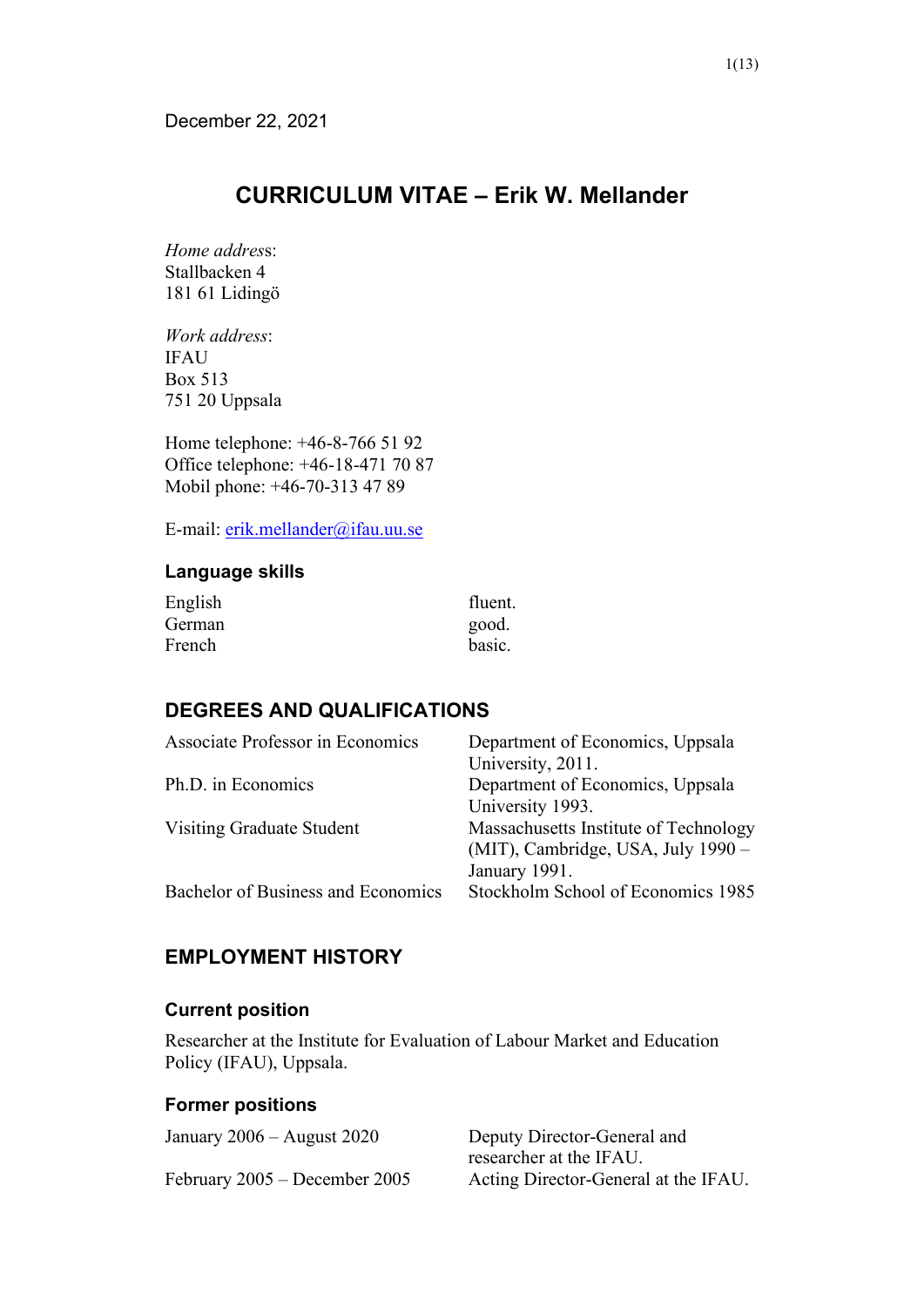| March $2001 -$ January $2005$  | Deputy Director-General and<br>researcher at the IFAU. Responsible<br>for IFAU's research on the labour<br>market effects of educational policy |
|--------------------------------|-------------------------------------------------------------------------------------------------------------------------------------------------|
| January 1998 – February. 2001  | measures.<br>Researcher at the Research Institute of                                                                                            |
|                                | Industrial Economics, Stockholm<br>$(80\%.)$                                                                                                    |
| January 1998 – February 2001   | Part-time researcher at the IFAU (20)<br>$\%$                                                                                                   |
| January 1982 – December 1998   | Researcher at the Research Institute of<br>Industrial Economics, Stockholm                                                                      |
| September 1978 – December 1981 | Research assistant at the Research<br>Institute of Industrial Economics,<br>Stockholm                                                           |

#### **Commissions of trust**

- *Chairman* of the Swedish Expert group for the OECD survey PIAAC (Programme for International Assessment of Adult Competencies),  $2008 - .$
- *Chairman* of Statistics Sweden's User Council for Labour Market Statistics, 2019 –
- *Chairman* of the 2018 Evaluation of the undergraduate programs in Business administration, Economics, and Statistics at the Swedish universities Karlstad University, Linnæus University and the Mid Sweden University.
- *Member* of Statistics Sweden's User Council for the provision of Micro Data for Research Purposes, 2019 – .
- *Member* of the Research Council of the Swedish National Agency for Higher Vocational Education,  $2019 -$ .
- *Member* of the Swedish European Social Fund Council's Supervisory committee,  $2007 -$ .
- *Member* of the Swedish Ministry of Labour's International Reference Group  $2011 -$ .
- *Member* of the Steering group for the management of the Evaluation Through Follow-up cohort-sequential educational database, 2018 – .2021.
- *Member* of Statistics Sweden's User Council for Labour Market Statistics, 2013 – 2018.
- *Member* of the Swedish Research Council's Educational Science Committee 2007 – 2012.
- *Expert* in the Swedish Committee for Reduced Payroll Taxes on Certain Services 2011.
- *Member* of the Advisory committee of ASSESS (Assessment of Knowledge in Educational Systems), a research school for teacher educators, aiming at strengthening the scientific skills provided in the teacher education, 2021 – .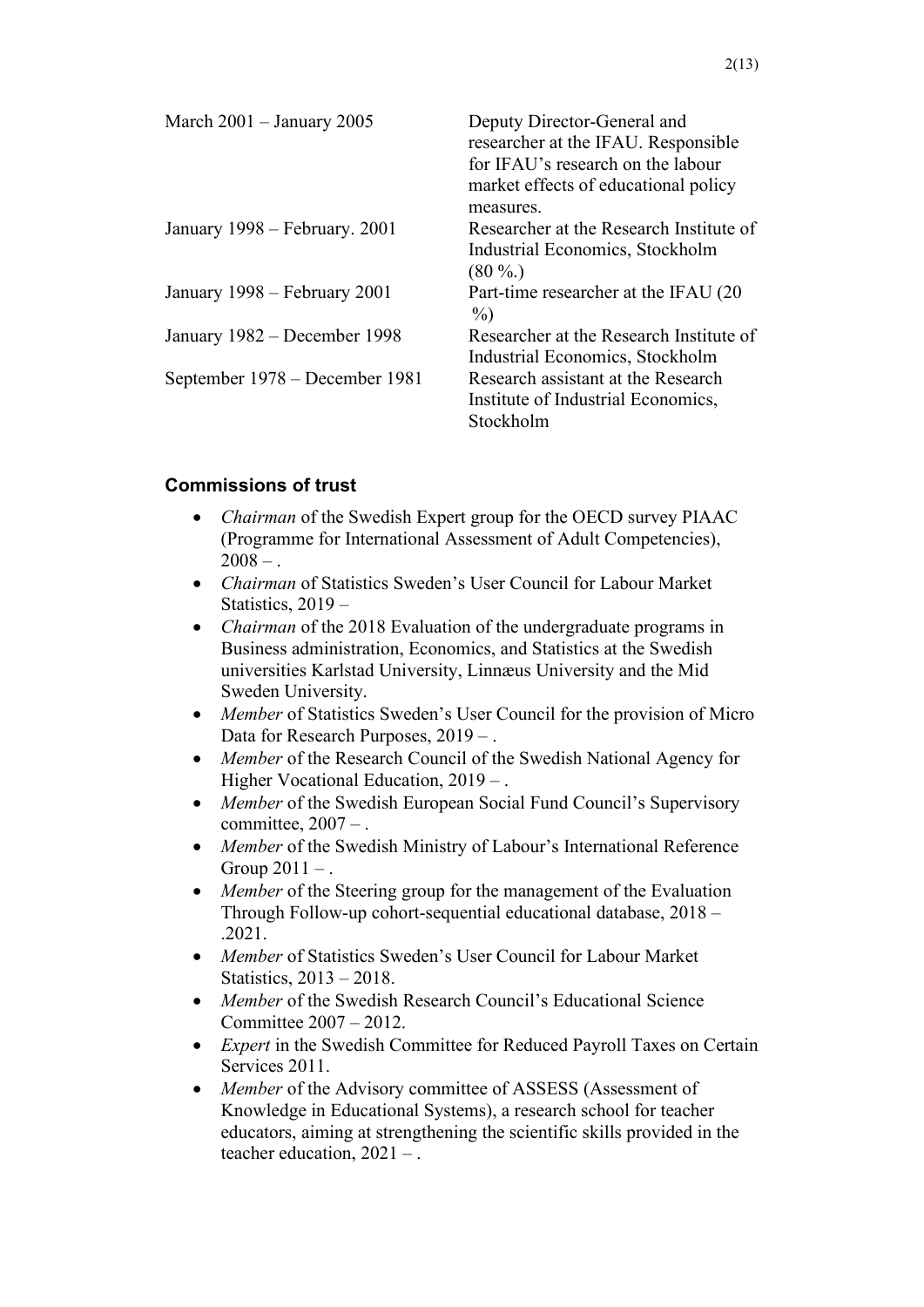## **PUBLICATIONS**

#### **International peer-reviewed journals**

- 1. Mellander, E. & P. Lind (2021), "Recruitment to STEM studies: The roles of curriculum reforms, flexibility of choice, and attitudes", *Review of Education,* 9(2), 357-398.
- 2. Mellander, E. & P. Lind (2021), "Context and Implications Document for: Recruitment to STEM studies: The roles of curriculum reforms, flexibility of choice, and attitudes", *Review of Education*, 9(2), 399- 404.
- 3. Lind, P. & E. Mellander (2020), "The immigration-skill nexus: Similarities and differences among the Nordic countries", *Scandinavian Journal of Educational Research*, 64(4), 508-521.
- 4. Mellander, E. & J. Svärdh (2018), "Inquiry-based learning put to the test: Medium-term effects of a science and technology for children programme", *Review of Education*, 6(2), 103-141.
- 5. Mellander, E. & J. Svärdh (2018), "Context and Implications Document for: Inquiry-based learning put to the test: Medium-term effects of a science and technology for children programme", *Review of Education*, 6(2), 142-145.
- 6. Mellander, E. (2017), "On the use of register data in educational science research", *Nordic Journal of Studies in Educational Policy (NordSTEP)*, 3(1), 106-118.
- 7. Mellander, E. & J. Svärdh (2017), "Tre lärdomar från en effektutvärdering av lärarstödsprogrammet NTA" (Three lesssons from an effect evaluation of the Swedish Science and Technology for Children Program), *Nordic Studies in Science Education* (*NorDiNa*), 13(2), 163-179
- 8. Mellander, E. (2015), "Möjligheterna att bedöma, följa upp och effektutvärdera utbildnings- och fortbildningspolitiken" (On making informed judgements about, following up on, and evaulating the effects of education and training policies), *Nordic Studies in Education*, No. 3- 4, pp. 299-312.
- 9. Althin, R, L Behrenz, R Färe, S Grosskopf, E Mellander (2010), "Swedish employment offices: A new model for evaluating effectiveness", *European Journal of Operational Research*, Vol. 107, pp. 1535-1544.
- 10. Bennmarker, H, E Mellander, B Öckert (2009): "Do regional payroll tax reductions boost employment?", *Labour Economics*, Vol. 16, pp. 480-489.
- 11. Mellander, E & S Sandgren-Massih (2008), "Proxying Ability by Family Background in Returns to Schooling Estimations is Generally a Bad Idea", *Scandinavian Journal of Economics*, Vol. 110, pp. 853-875.
- 12. Mellander, E & P Skedinger (1999) "Corporate job ladders in Europe: wage premia for university vs high school level jobs", *Swedish Economic Policy Review*, Vol. 6, pp. 449-487.
- 13. Kazamaki Ottersten, E, T Lindh & E Mellander (1999) "Evaluating firm training, effects on performance, and labour demand", *Applied Economics Letters*, Vol. 6, pp. 431-437.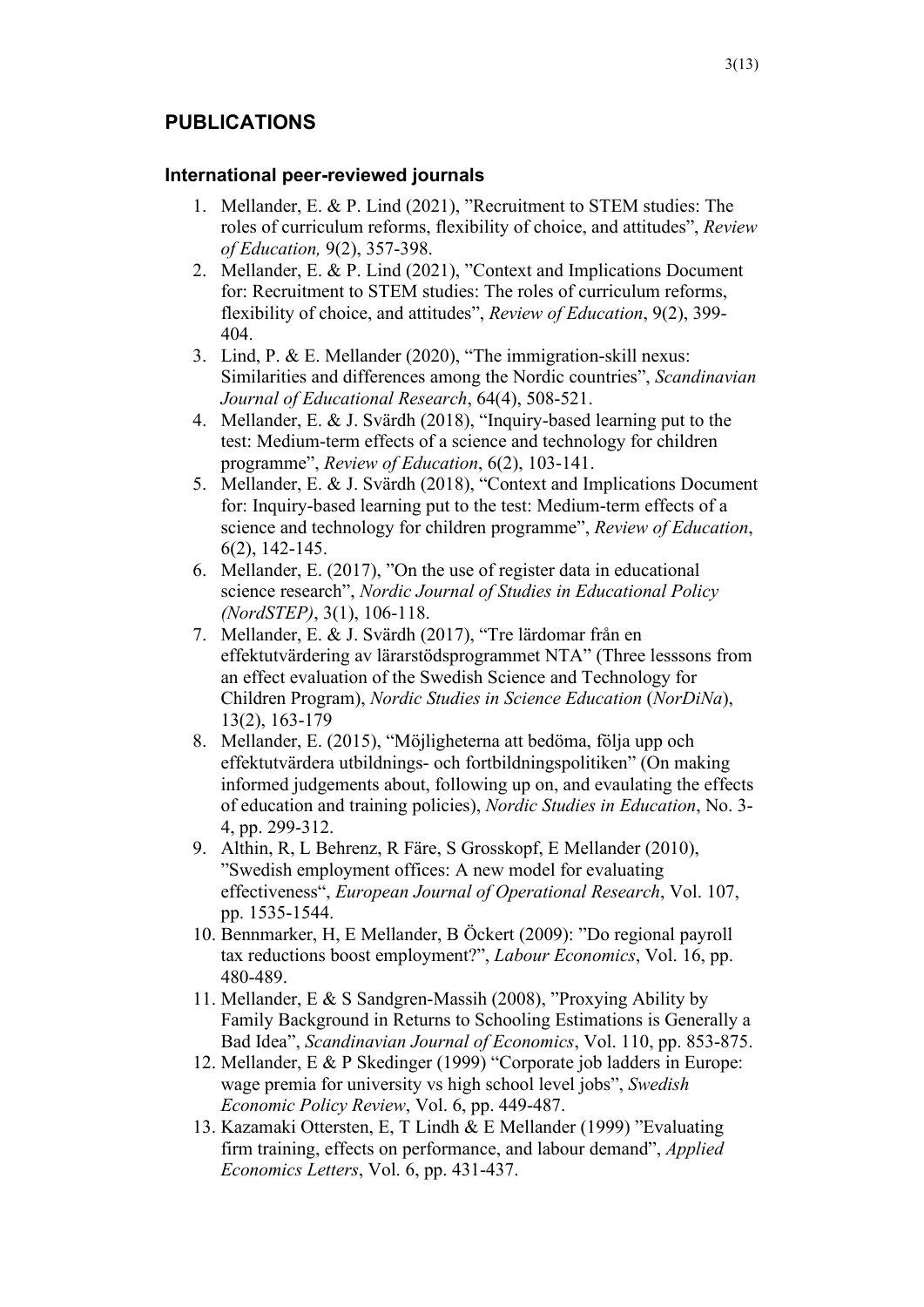- 14. Mellander, E (1992) "An Indirect Approach to Measuring Productivity in Private Services", *Scandinavian Journal of Economics*", Vol. 94 Supplement, pp. 229-244.
- 15. Mellander, E, A Vredin & A Warne (1992) "Stochastic Trends in a Small Open Economy", *Journal of Applied Econometrics*, Vol. 7, pp. 369-394.
- 16. Jansson, L & E Mellander (1983) "Optimization Under Non-Linear Constraints", *Economics Letters*, Vol. 11, pp. 343-346.

#### **Books, book-chapters and reports in English**

- 17. Mellander, E. (2017), "Upper secondary curriculum reform in Sweden: a case study", report within the Royal Society project *Broadening the curriculum*, downloadable from https://royalsociety.org/topicspolicy/education-skills/broadening-the-curriculum/
- 18. Mellander, E. & A. Fremming Anderssen (2015), "An overview of the characteristics of the Nordic region", Ch. 1 i *Adult Skills in the Nordic Region: Key Information-Processing Skills Among Adults in the Nordic Region*, TemaNord 2015:535, Nordic Council of Ministers, Rosendahls-Schultz Grafisk, Köpenhamn, Danmark.
- 19. Mellander, E., A. Fremming Anderssen & J. Sønnesyn (2015), "Key Information-Processing Skills in the Nordic Region Compared to the Non-Nordic EU countries and Non-Nordic & Non-EU countries", Ch. 2 i *Adult Skills in the Nordic Region: Key Information-Processing Skills Among Adults in the Nordic Region*, TemaNord 2015:535, Nordic Council of Ministers, Rosendahls-Schultz Grafisk, Köpenhamn, Danmark.
- 20. Mellander, E. (2015), "Transparency of Human Resource Policy" i J. Forssbæck and L. Oxelheim (red.) *The Oxford Handbook of Economic and Institutional Transparency*, Oxford University Press, New York, USA.
- 21. Mellander, E. (2014), "The role of work experience for skills: Findings for the Nordic countries", in A. Malin (red.) *Associations between age and cognitive foundation skills in the Nordic countries: A closer look at the data*, Finnish Institute for Educational Research, Jyväskylä University Printing House, Jyväskylä, Finland.
- 22. Mellander, E & C Håkanson (2006), "Transparency in human capital policy – a prerequisite for economic growth", in L. Oxelheim (red) *Corporate and Institutional Transparency for Economic Growth in Europe*, Elsevier, Oxford, UK.
- 23. Mellander, E & S Sandgren (2005) "Proxying ability by family background when estimating returns to education is not a good idea – it will only make matters worse" in Sandgren (2005) *Learning and Earning: Studies on a cohort of Swedish men*, doctoral dissertation, Dept. of Infrastructure, KTH Royal Institute of Technology, Stockholm.
- 24. Gunnarsson, G & E Mellander (1999) "Sensitivity of total factor productivity indexes to aggregation over inputs: Evidence from the Swedish Manufacturing Sector 1985 – 1995", in *Official Statistics in a Changing World. Proceedings of the 3rd International conference on Methodological Issues in Official Statistics, October 12 – 13, 1998*, Statistics Sweden.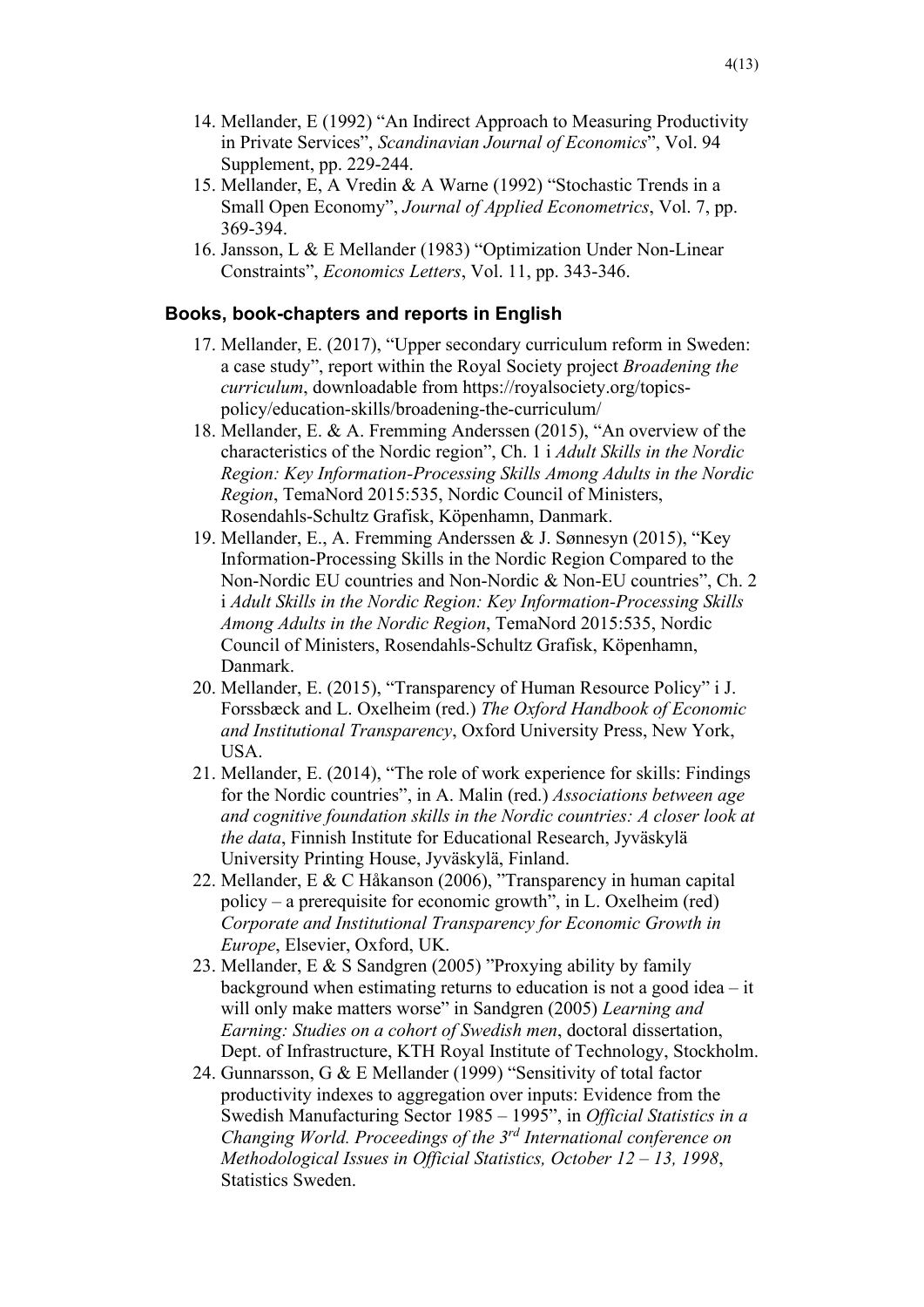- 25. Mellander, E (1993) *Measuring Productivity and Inefficiency Without Quantative Output Data*, doctoral dissertation, Economic Studies No 14, Department of Economics, Uppsala University.
- 26. Mellander, E & B-C Ysander (1990) "Analyzing Productivity and Efficiency in the Absence of Output Measures" in H Carlsson & B Larsson (red) *Problems in the Mixed Economy: Cooperation, Efficiency and Stability*, North-Holland, Amsterdam.
- 27. Mellander, E. & L. Jansson (1987) *CONRAD – A Maximum Likelihood Program for Estimation of Non-Linear Simultaneous Equations Models*, IUI Research Report No 30, IUI and Almqvist & Wicksell International Stockholm.

#### **Books and book-chapters in Swedish**

- 28. Mellander, E. & L. Naldi (2018), Bedömargruppens rapport Treklöverutvärdering kluster 1, *Karlstads universitet: Civilekonomexamen, Företagsekonomi, Nationalekonomi, Statistik*, HS2018/1007, [http://intra.kau.se/dokument/upload/C10B964F1d6c6198B3Ii43298EB5/Rapport%20](http://intra.kau.se/dokument/upload/C10B964F1d6c6198B3Ii43298EB5/Rapport%20Kluster%201.pdf) [Kluster%201.pdf](http://intra.kau.se/dokument/upload/C10B964F1d6c6198B3Ii43298EB5/Rapport%20Kluster%201.pdf)
- *29.* Mellander, E. & L. Naldi (2018), Bedömargruppens rapport Treklöverutvärdering kluster 1, *Linnéuniversitetet: Civilekonomexamen, Företagsekonomi, Nationalekonomi, Statistik*, Dnr 2017/5336-1.2, [https://medarbetare.lnu.se/globalassets/dokument--](https://medarbetare.lnu.se/globalassets/dokument---gemensamma/universitetsledningens-kansli/kvalitetsarbete/slutrapport-kluster-1-lnu.pdf) [gemensamma/universitetsledningens-kansli/kvalitetsarbete/slutrapport-kluster-1](https://medarbetare.lnu.se/globalassets/dokument---gemensamma/universitetsledningens-kansli/kvalitetsarbete/slutrapport-kluster-1-lnu.pdf) [lnu.pdf](https://medarbetare.lnu.se/globalassets/dokument---gemensamma/universitetsledningens-kansli/kvalitetsarbete/slutrapport-kluster-1-lnu.pdf)
- 30. Mellander, E. & L. Naldi (2018), Bedömargruppens rapport Treklöverutvärdering kluster 1, *Mittuniversitetet*: *Företagsekonomi, Nationalekonomi*,<br>https://medarbetarportalen.miun.se/globalassets/forvaltning/kvalitet/treklovern--[rapporter/rapport-k1-miun.pdf](https://medarbetarportalen.miun.se/globalassets/forvaltning/kvalitet/treklovern---rapporter/rapport-k1-miun.pdf)
- 31. Gustafsson, J.-E., P. Lind, E. Mellander & M. Myrberg (2014), "Lära för livet? Om skolans och arbetslivets avtryck i vuxnas färdigheter", SNS Utbildningskommission, SNS Förlag, Stockholm.
- 32. Mellander. E. (2008), "Utbildningsekonomi", i U. P. Lundgren (red.): *Individ – Samhälle – Lärande: Åtta exempel på utbildningsvetenskaplig forskning*, Vetenskapsrådets rapportserie 2:2008.
- 33. Mellander, E & C Håkanson (2005) "Den öppna samordningsmetoden är svag när målen är många – exemplet EU:s utbildningspolitik" i S Gustavsson m fl (red) *Lissabonstrategin i halvtid – Europaperspektiv2005*, Santerus, Stockholm.
- 34. Mellander, E (2002) "Lön och lärande räcker utbildningspremien?" i K Abrahamsson m fl (red) *Utbildning, kompetens och arbete*, Studentlitteratur, Lund.
- 35. Håkanson, C, S Johanson & E Mellander (2002) "Personalutbildning i ett tillväxtpolitiskt och stabiliseringspolitiskt perspektiv", *Bilaga 6 i SOU 2002:16* Stabiliseringspolitik i valutaunionen.
- 36. Mellander E & E Savvidou (2000) *SOU 2000:107 Företagens syn på individuella kompetenskonton*.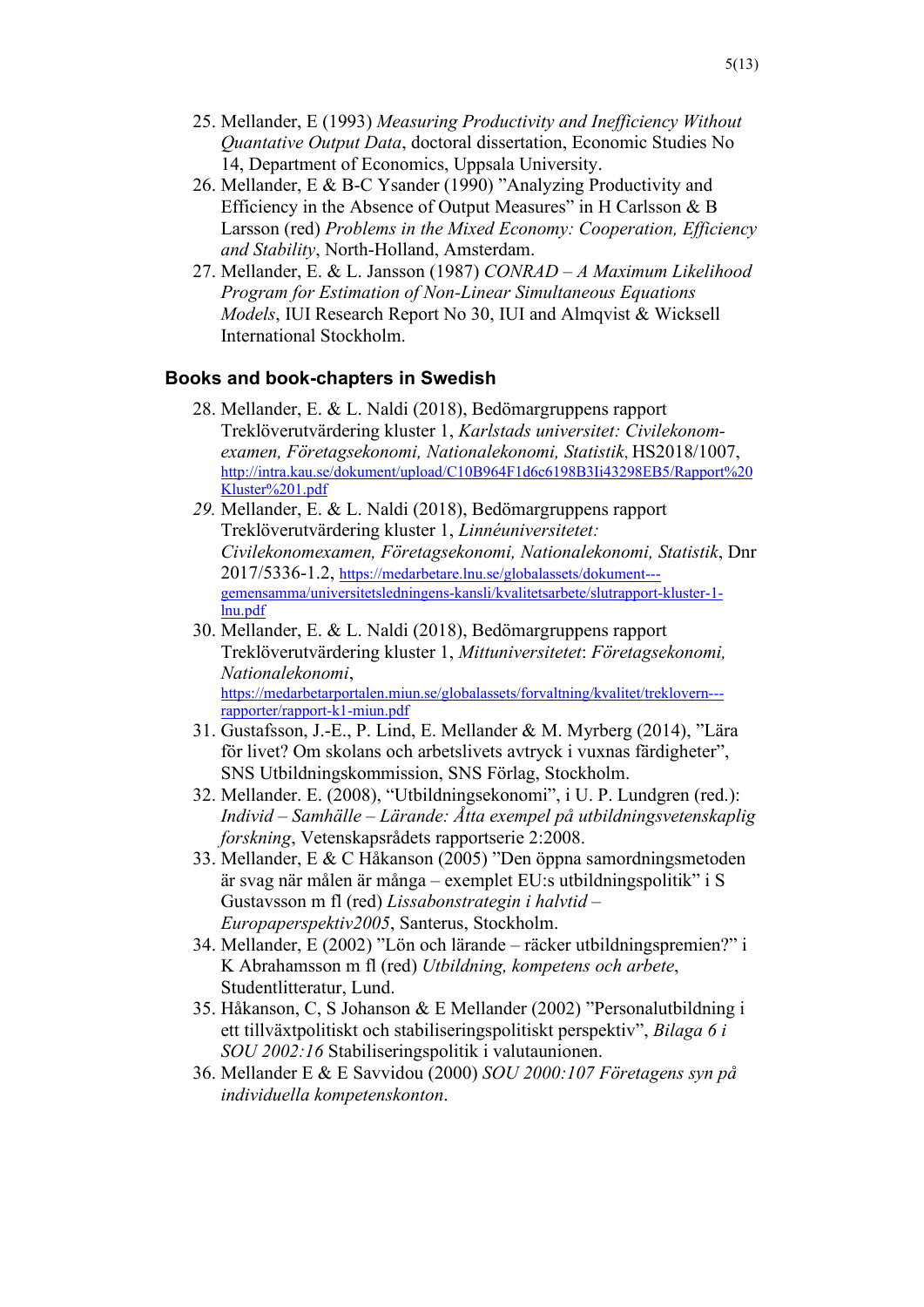#### **Popular science articles, in Swedish**

- 37. Bennmarker, H, E Mellander, B Öckert (2009), "Är sänkta arbetsgivaravgifter ett effektivt sätt att öka sysselsättningen?", *Ekonomisk Debatt*, Nr 1, s. 5-18.
- 38. Mellander, E, E Savvidou & G Gunnarssson (2005), "Effekter av IT i svensk industri" *Ekonomisk Debatt*, Årg. 33, nr 1, s. 45-57.
- 39. Johanson S & E Mellander (2001) "Satsa på personalekonomi för att förbättra arbetsmiljön", *Arbetsmarknad & Arbetsliv*, Vol. 7, s. 201-207.
- 40. Mellander, E & E Savvidou (2001) "Företagens kunskapsförsörjning och syn på individuella kompetenskonton", *Ekonomisk Debatt*, Årg. 29, s. 333-345.
- 41. Mellander, E & P. Roos (1995) "Metoder för produktivitetsmätning när kvalitetsaspekter är väsentliga", *Ekonomisk Debatt*, Årg. 23, s. 549-566.
- 42. Mellander, E & P Roos (1995) "Några aspekter på produktivitet och kvalitet. Kommentar till Larsson", *Ekonomisk Debatt*, Årg. 23, s. 412- 421.

#### **Articles in news media**

- 43. Mellander, E. (2021), "Want to increase the take-up of STEM studies? Use carrots and flexibility, and target female students!", contribution to the blog of the British Educational Research Association (BERA), posted on 30 April, 2021.
- 44. Mellander, E. (2018), "Further reasons why educational research needs working papers", contribution to the blog of the British Educational Research Association (BERA), posted on 6 July, 2018.
- 45. Mellander, E & M Myrberg, "Här finns en viktig kunskapskälla till SNS-kommissionens framtida arbete", *DN-Debatt*, 18 maj 2011,
- 46. Mellander, E & A Sjögren, "IFAU går inte utanför sitt område", *Uppsala Nya Tidning*, Debatt, 2 september 2006.
- 47. Mellander, E & A Sjögren, "Omöjligt jämföra förskolealternativ", *Uppsala Nya Tidning*, Debatt, 16 augusti 2006.
- 48. Mellander, E. "Mera nonsenskritik mot IFAU", *Uppsala Nya Tidning*, Debatt, 18 juli 2005.
- 49. Mellander, E. "Nonsenskritik mot IFAU", *Uppsala Nya Tidning*, Debatt, 19 juni 2005.
- 50. Mellander E & E Savvidou, "IKS blir komplement", *Dagens Industri*, Debatt & Dialog, 6 mars 2001.
- 51. Mellander E, Gunnarsson G & E Savvidou, "Bara statistik räcker inte för att mäta IT:s produktivitet", *Dagens Industri*, Debatt & Dialog, 1 nov. 2000.
- 52. Johanson, S & E Mellander, "Det behövs tvång för humankapitalet", *Dagens Industri*, Debatt & Dialog, 31 maj, 2000.
- 53. Johanson, S & E Mellander, "Berätta med nyckeltal om humankapitalet", *Dagens Industri*, Debatt & Dialog, 10 maj, 2000.

#### **Considerations of public investigations and proposed policy measures, on behalf of IFAU, in Swedish (available on IFAU's homepage)**

54. *2020-10-09*: Stöd vid korttidsarbete i vissa fall.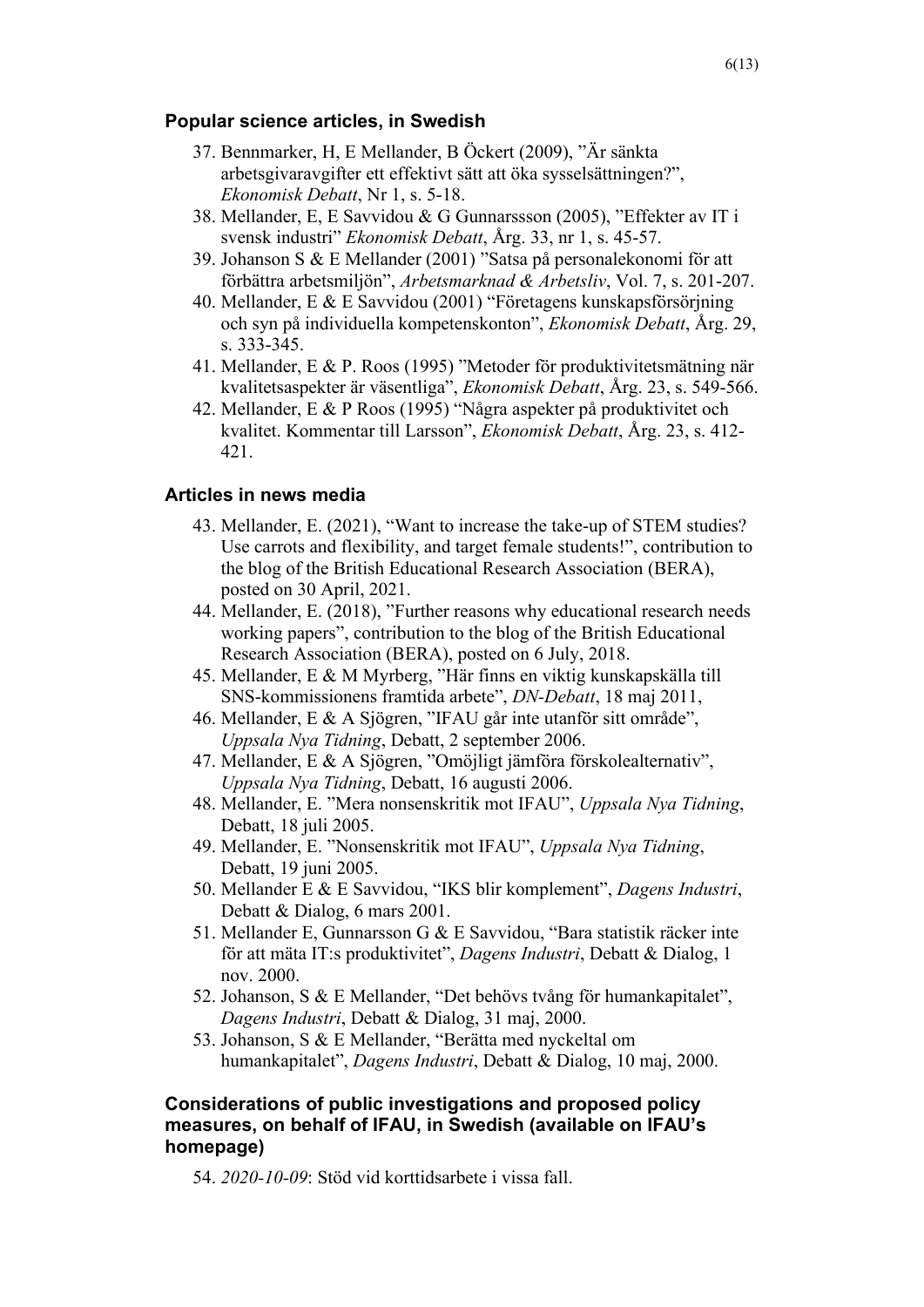- 55. *2020-06-12*: Validering för kompetensförsörjning och livslångt lärande (SOU 2019:69).
- 56. *2020-04-24*: En tillfällig förstärkning av stödet vid korttidsarbete
- 57. *2019-05-06*: Stöd för validering eller kompetensåtgärder i samband med korttidsarbete (SOU 2019:10).
- 58. *2018-09-24*: EU-kommissionens förslag till gemensamma bestämmelser för en rad fonder.
- 59. *2018-05-03*: Utkast lagrådsremissen Behandling av personuppgifter för forskningsändamål.
- 60. *2017-12-07*: Kompletterande promemoria till betänkandet Personuppgiftsbehandling för forskningsändamål (SOU 2017:50)
- 61. *2017-09-13*: Personuppgiftsbehandling för forskningsändamål (SOU 2017:50)
- 62. *2017-04-10*: Utvidgat växa-stöd för den först anställda sänkta arbetsgivaravgifter för aktiebolag och handelsbolag.
- 63. *2016-04-25*: Promemorian Växa-stöd för den första anställda sänkta arbetsgivaravgifter för enskilda näringsidkare
- 64. *2013-09-18*: Förstärkt nedsättning av socialavgifter
- 65. *2012-11-12*: Nystartszoner
- 66. *2010-08-05*: Ytterligare sänkt skatt för pensionärer
- 67. 2010-01-27: Yttrande avseende förslag till Svensk standard för indelning av arbetskraftskostnader m.m. (SIAK 08)
- 68. *2010-01-11*: Promemorian Nedsättning av egenavgifter
- 69. *2009-09-23*: Promemorian Ytterligare sänkt skatt för pensionärer
- 70. *2008-09-19*: Förbättrade skatteregler för företagande m m
- 71. *2008-09-08*: Förslag från kommissionen om reducerade mervärdesskatter
- 72. *2008-06-02*: Forskningsfinansiering kvalitet och relevans
- 73. *2008-02-11*: Kompletteringar av förslaget om sänkta socialavgifter för vissa delar av tjänstesektorn
- 74. *2007-07-17*: Sänkta socialavgifter för vissa delar av tjänstesektorn
- 75. *2006-01-12*: Löneskatter för enmansföretag (Ds 2005:52)
- 76. *2003-08-22*: Slutbetänkandet AHA utredningsinstitut och mötesplats (SOU 2003:13) [med Anders Forslund]
- 77. *2003-02-17*: Starkare drivkrafter för att minska sjukfrånvaron (Ds 2002:63)

#### **Working papers**

- 78. Mellander, E., "On the use of register data in educational science research", IFAU Working Paper 2016:22.
- 79. Lind, P. & E. Mellander, "Relations between immigration and adult skills: findings based on PIAAC", IFAU Working Paper 2016:21.
- 80. Mellander, E. & J. Svärdh, "Inquiry-based learning put to test: longterm effects of the Swedish Science and Technology for Children program", IFAU Working Paper 2015:23.
- 81. Mellander, E., "Transparency of human resource policy", IFAU Working Paper 2014:24.
- 82. Mellander, E & S Sandgren-Massih, "Proxying ability by family background in returns to schooling estimations is generally a bad idea", IFAU Working Paper 2008:22.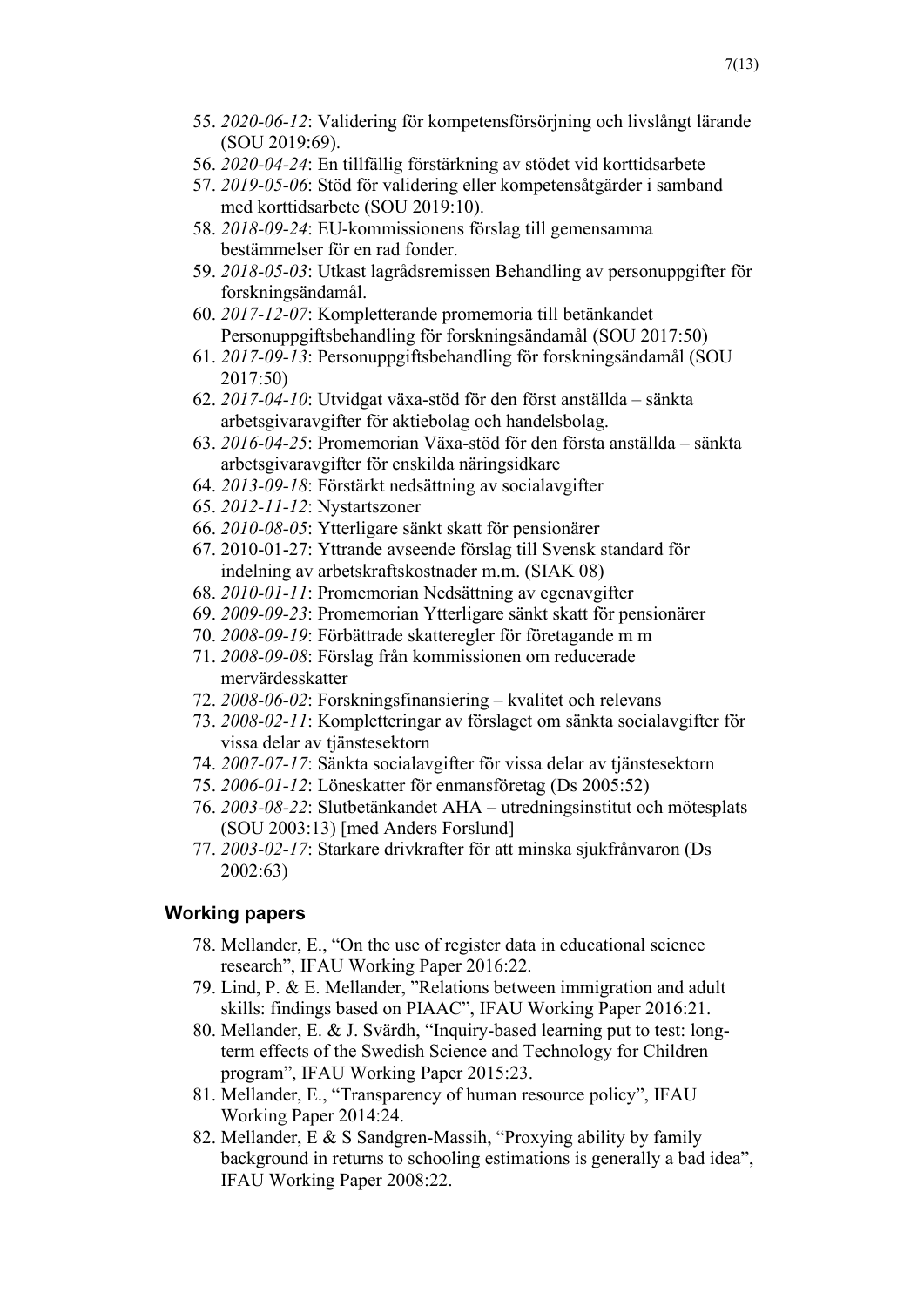- 83. Bennmarker, H, E Mellander & B Öckert, "Do regional payroll tax reductions boost employment?" IFAU Working Paper 2008:19.
- 84. Gunnarsson, G, E Savvidou & E Mellander (2004) "Human capital is the key to the IT productivity paradox", IFAU Working Paper 2004:13.
- 85. Håkanson, C, S Johanson & E Mellander (2003) "Employer-sponsored training in stabilization and growth policy perspectives", IUI Working Paper 592 & IFAU Working Paper 2003:8.
- 86. Gunnarsson, G., E. Mellander & E. Savvidou (2001), "Is Human Capital the Key to the IT Productivity Paradox?", IUI Working Paper 551.
- 87. Mellander, E (1999) "The Multi-Dimensional Nature of Labor Demand and Skill-Biased Technical Change", IUI Woking Paper 518 & IFAU Working Paper 1999:9.
- 88. Mellander, E. & P. Skedinger (1998), Corporate Job Ladders in Europe: Wage Premia for University vs. High School Level Positions", IUI Working Paper 495.
- 89. Mellander, E. (1998), "On Omitted Variable Bias and Measurement Error in Returns to Schooling Estimates", IUI Working Paper 494.
- 90. Kazamaki Ottersten, E., E. Mellander & T. Lindh (1996), "Cost and Productivity Effects of Firm Training", IUI Working Paper 455.
- 91. Kazamaki Ottersten, E., E. Mellander, E. Meyerson & J. Nilsson (1994), "Pitfalls in the Measurement of the Return to Education: An Assessment Using Swedish Data", IUI Working Paper 414.
- 92. Mellander, E. (1991), "An Indirect Approach to Measuring Productivity in Private Services", IUI Working Paper 300.
- 93. Mellander, E. & B.-C. Ysander (1987), "On the Econometric Analysis of Production When There Are No Output Data", IUI Working Paper 241.
- 94. Mellander, E. & B.-C. Ysander (1987), "What Can Input Tell about Output? Analyzing Productivity and Efficiency in the Absence of Output Measures", IUI Working Paper 189.
- 95. Mellander, E. (1984), "A General FIML Estimator for a Certain Class of Models that are Non-linear in the Variables", IUI Working Paper 132.
- 96. Jansson, L. & E. Mellander (1984), "CONRAD A Maximum Likelihood Program for Estimation of Simultaneous Equation Models that are Non-linear in the Parameters", IUI Working Paper 131.
- 97. Jansson, L. & E. Mellander (1982), "Optimization under Non-Linear Constraints", IUI Working Paper 70.

#### **Rapporter**

- 98. Lind, P. & E. Mellander, "Invandring och vuxnas färdigheter likheter och skillnader mellan de nordiska länderna", IFAU Rapport 2016:18.
- 99. Mellander, E. & J. Svärdh, "Inquiry-based learning put to test: longterm effects of the Swedish Science and Technology for Children program", IFAU Working Paper 2015:23.
- 100. Bennmarker, H, E Mellander & B Öckert, "Är sänkta arbetsgivaravgifter ett effektivt sätt att öka sysselsättningen?" IFAU Rapport 2008:16.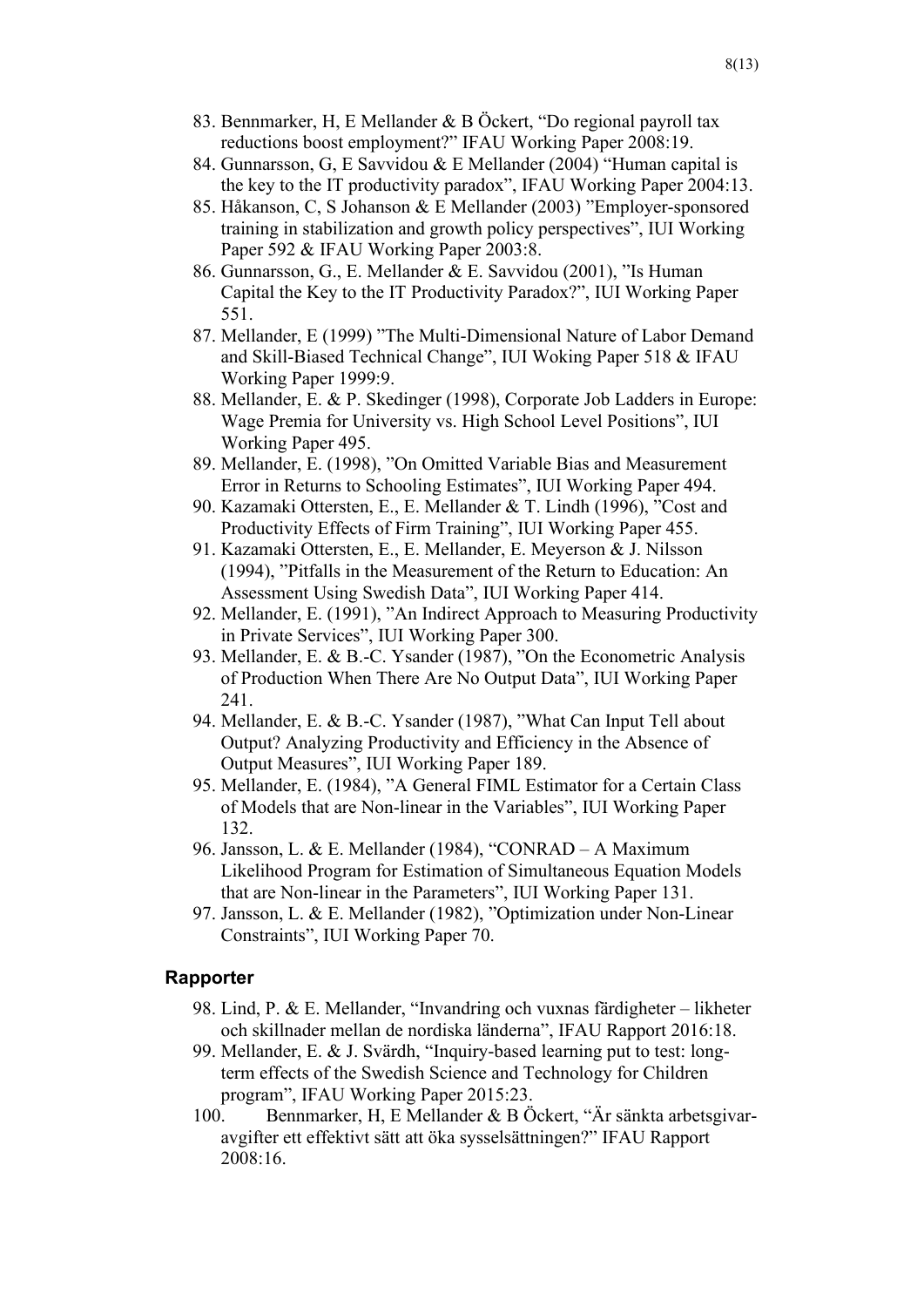102. Mellander, E (1999) "Varför har efterfrågan fallit på lågutbildad arbetskraft i svensk tillverkningsindustri?", IFAU-rapport 1999:8.

# **CURRENT RESEARCH**

- Education, work experience, skills and aging (Dnr 89/2015)
- Immigration and results in PIAAC (Dnr 4/2016)
- Effects of the Swedish Science and Technology for Children Program on educational achievements (Dnr 86/2013)
- Long-term effects of natural science pedagogics in preschool (Dnr 64/2008).
- Effects of Swedish preschool reforms on children's educational achievements (Dnr 186/2012)
- Employer-sponsored training: Variation and volume over the business cycle

# **STIPENDS**

| 1990 | the Sweden-America Foundation.        |
|------|---------------------------------------|
| 1990 | the Swedish Royal Academy of Sciences |

## **RESEARCH GRANTS**

| $2012 - 2013$ | the Ragnar Söderberg Foundation (Project leader:                        |
|---------------|-------------------------------------------------------------------------|
|               | Camilo von Greiff)                                                      |
| $2012 - 2016$ | the Swedish Research Council $(\# 721-2012-5778)$                       |
| $2012 - 2015$ | NordForsk (# 54861, Project leader: Antero Malin)                       |
| 2009          | the Swedish Research Council $(\text{\# } 721\text{-}2009\text{-}6045)$ |
| 2008          | the Swedish Research Council                                            |
| 2005          | the Swedish Research Council                                            |
| $2002 - 2003$ | the Swedish Agency for Innovation (VINNOVA)                             |
| 2000          | the Committee for research in communication and                         |
|               | infrastructure                                                          |
| $1999 - 2000$ | the Institute for labour market policy evaluation.                      |
| $1997 - 1998$ | the Research Council for Work Life Studies                              |
| $1994 - 1995$ | the Working Life Fund.                                                  |
| $1993 - 1994$ | the Bank research institute.                                            |
| $1989 - 1990$ | the Research Council for the Humane and Social                          |
|               | Sciences                                                                |
| $1987 - 1989$ | the Bank of Sweden Tercentenary Fund                                    |
|               |                                                                         |

# **REFEREE FOR**

- Applied Economics
- Economic and Industrial Democracy
- Economics of Education Review
- Empirical Economics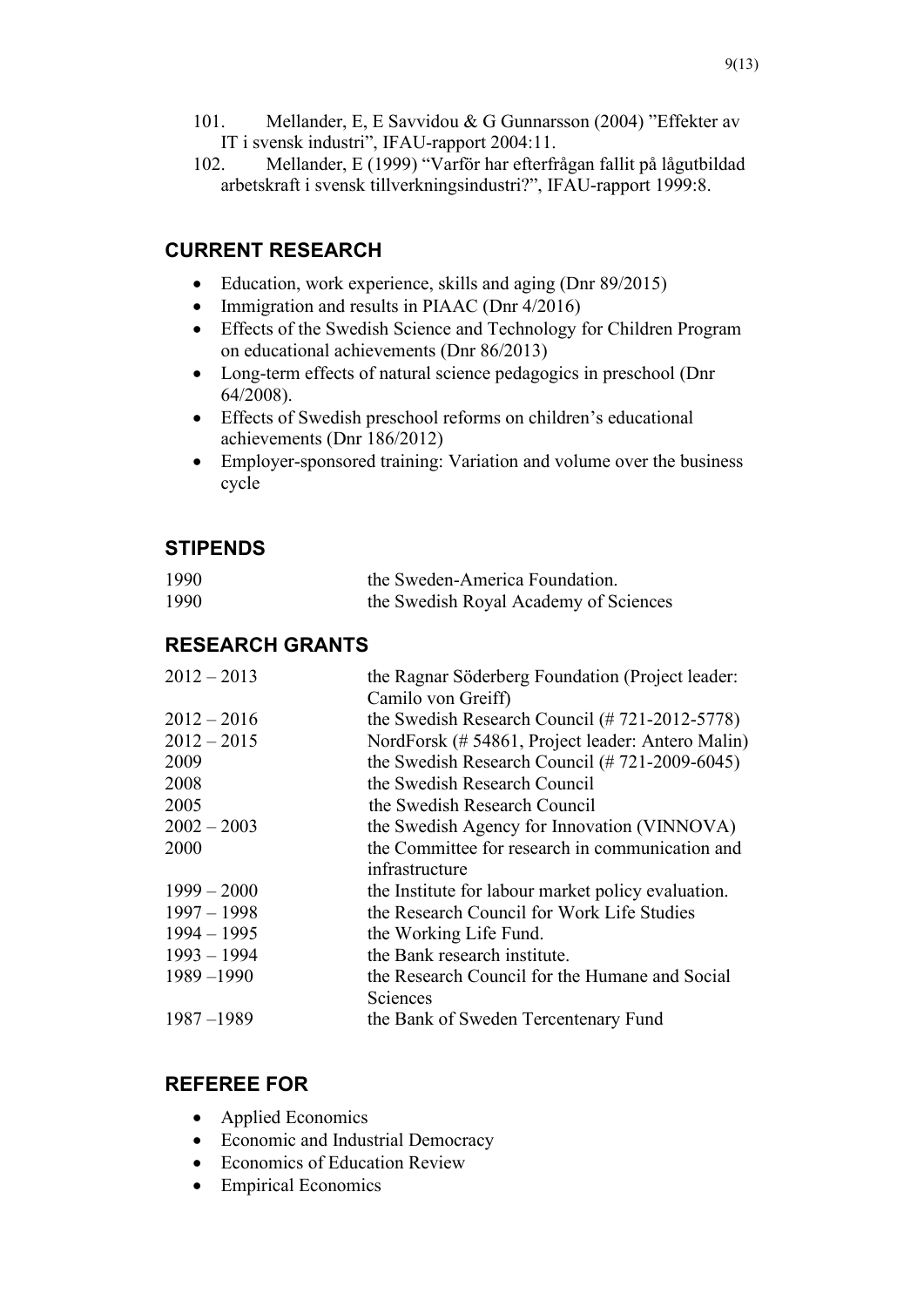- European Economic Review
- International Journal of Lifelong Education
- Jahrbücher für Nationalökonomie und Statistik
- Journal of Applied Econometrics
- Journal of Population Economics
- Journal of Productivity Analysis
- Labour Economics
- OECD Economic Studies
- Public Finance Review
- Scandinavian Journal of Economics
- Scandinavian Journal of Educational Research.

## **PEDAGOGICAL EXPERIENCE**

## **Teaching**

| 2019 | "On the use of register data in educational science research, with<br>applications"; lecture given as part of Ph.D. course in<br>Quantitative methods; Department for didactics in mathematics                                                                                                       |
|------|------------------------------------------------------------------------------------------------------------------------------------------------------------------------------------------------------------------------------------------------------------------------------------------------------|
| 2016 | and natural sciences, Stockholm University (3 lecture hours).<br>"On the use of register data in educational science research, with<br>applications"; lecture given at the ECE Seminar, the Royal<br>Institute of Technology (KTH), Stockholm (2 lecture hours).                                     |
| 2014 | Lectures (2 hours) on the Programme for International<br>Assessment of Adult Competencies (PIAAC) and how this survey<br>can be used in educational science research at the Swedish<br>universities University of Linköping, University of Stockholm, and<br>University of Umeå.                     |
| 2012 | "On the use of register data in educational science research, with<br>applications", lecture given as part of the Ph.D. course 'Research<br>design and methodology in mathematics and natural sciences<br>didactics, Department of Educational Sciences, Linköping<br>University, (3 lecture hours). |
| 2012 | "On the use of register data in educational science research, with<br>applications"; lecture given as part of Ph.D. course; Department<br>for didactics in mathematics and natural sciences,<br>Stockholm University (3 lecture hours).                                                              |
| 2011 | "On the use of register data in educational science research, with<br>applications", lecture given as part of the Ph.D. course 'Research<br>design and methodology in mathematics and natural sciences<br>didactics, Department of Educational Sciences, Linköping<br>University, (3 lecture hours). |
| 2011 | Microeconomics with applications for 2 <sup>nd</sup> and 3 <sup>rd</sup> year<br>undergraduate students; mathematical exercises. Department of<br>Economics, Uppsala University (21 lecture hours).                                                                                                  |
| 2010 | Microeconomics with applications for $2nd$ and $3rd$ year<br>undergraduate students; mathematical exercises. Department of<br>Economics, Uppsala University (35 lecture hours).                                                                                                                      |
| 2010 | "On the use of register data in educational science research, with                                                                                                                                                                                                                                   |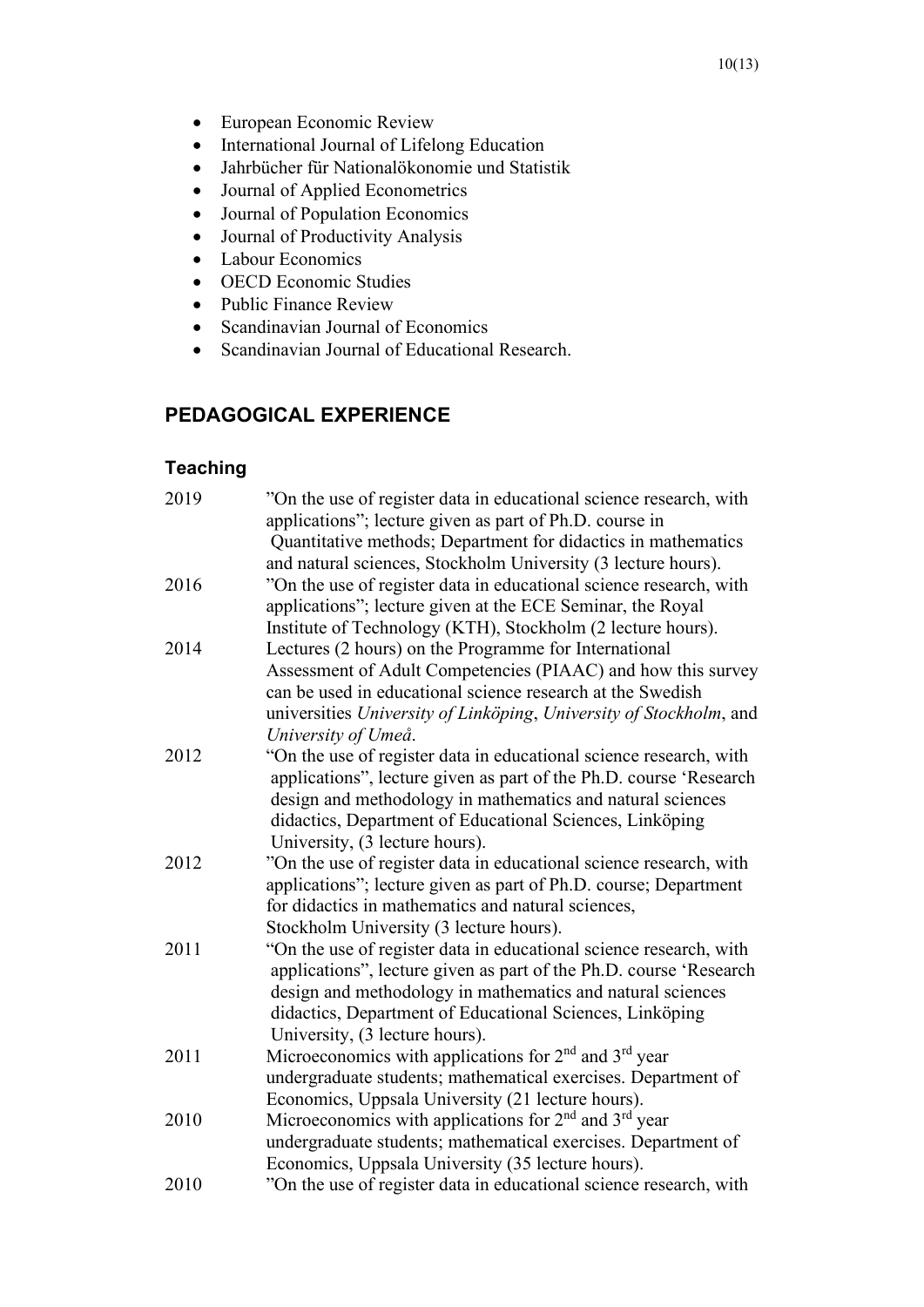| applications"; lecture given as part of Ph.D. course; Department   |
|--------------------------------------------------------------------|
| for didactics in mathematics and natural sciences,                 |
| Stockholm University (3 lecture hours).                            |
| Microeconomics with applications for $2nd$ and $3rd$ year          |
| undergraduate students; lectures, Department if Economics,         |
| Uppsala Universirty; (31 lecture hours).                           |
| "On the use of register data in educational science research, with |
| applications"; lecture given to Ph.Lic. students enrolled in       |
| the teacher research school 'Technical education for the future',  |
| Stockholm University (3 lecture hours).                            |
| "On the use of register data in educational science research";     |
| lecture given to Ph.D.-students, Academy of humane sciences,       |
| educational sciences and social sciences, Orebro University        |
| $(2,5)$ lecture hours).                                            |
| "On the use of register data in educational science research";     |
| lecture given as part of the Ph.D. course 'Research design and     |
| methodology in mathematics and natural sciences didactics,         |
| Department of Educational Sciences, Linköping University,          |
| $(2,5)$ lecture hours).                                            |
| "Labor Demand" lectures given as part of Master course in          |
| Labor Economics, Department of Economics, Uppsala                  |
| University (3 lecture hours).                                      |
|                                                                    |

# **Supervision of students**

|                            | January 2016 - May 2016 Main supervisor for Master's students Arvid<br>Hedlund and Hannes Skugghall, Stockholm School<br>of Economics. Master's thesis: "The Adult<br>Education Initiative and Cognitive Skills: Long-<br>Term Evidence". Grade: B.<br>(Assistant supervisor: Assistant professor Kelly<br>Ragan.) |
|----------------------------|--------------------------------------------------------------------------------------------------------------------------------------------------------------------------------------------------------------------------------------------------------------------------------------------------------------------|
| March $2014 -$ June $2014$ | Supervisor for Master's student Victor Sowa,<br>University of Uppsala. Master's thesis: "Men's and<br>Women's Returns to Cognitive Skills. Evidence<br>from PIAAC". Grade: B.                                                                                                                                      |
| June $2014 -$              | Main supervisor for PhD Student Joakim Svärdh,<br>KTH Royal Institute of Technology, 100 lecture<br>hours.                                                                                                                                                                                                         |
| April 2010 – June 2014     | Assistant supervisor for Ph. Lic student Joakim<br>Svärdh, Department of Pedagogics, Stockholm<br>University, 240 lecture hours. Licentiat thesis:<br>"Measuring Long-term Effects of a School<br>Improvement Initiative", defended in June 2014.<br>(Main supervisor: professor Inga-Britt Skogh)                 |
| August $2000 -$            | Assistant supervisor for Ph.D. student Eleni                                                                                                                                                                                                                                                                       |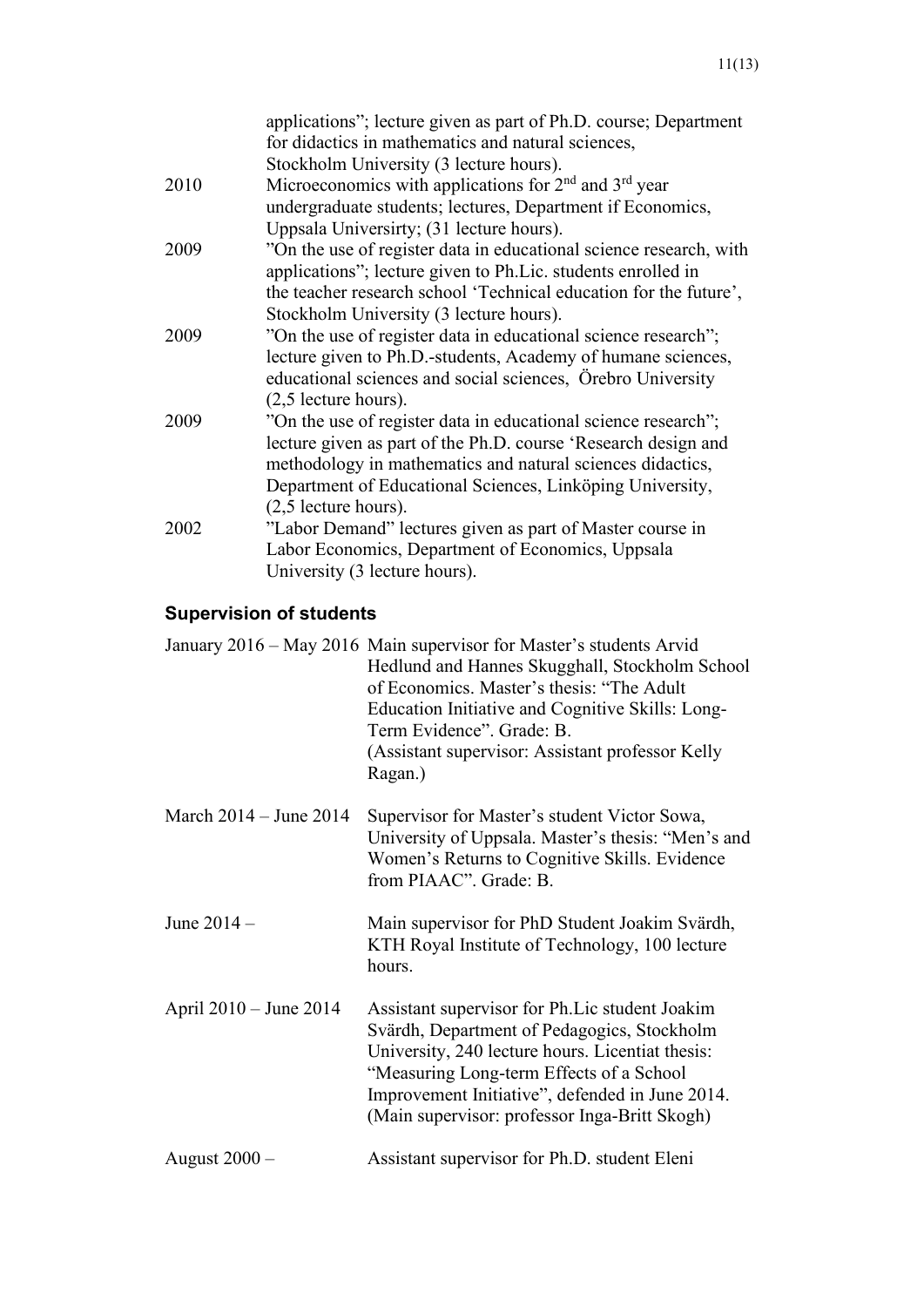| <b>May 2006</b>  | Savvidou, Department of Economics, Uppsala<br>University, 70 lecture hours. Thesis: 'Technology,<br>Human Capital and Labor Demand'. (Main<br>supervisor: Professor: Bertil Holmlund.). |
|------------------|-----------------------------------------------------------------------------------------------------------------------------------------------------------------------------------------|
| August $2001 -$  | Assistant supervisor for Ph.D. student Patrik                                                                                                                                           |
| January 2006     | Karpaty, Department of Economics, Örebro                                                                                                                                                |
|                  | University, 100 lecture hours. Ph.D. thesis: 'Does                                                                                                                                      |
|                  | Foreign Ownership Matter? – Multinational Firms,                                                                                                                                        |
|                  | Productivity and Spillovers. (Main supervisor:                                                                                                                                          |
|                  | Professor Lars Lundberg.).                                                                                                                                                              |
| January $2002 -$ | Assistant supervisor for Sofia Sandgren,                                                                                                                                                |
| February 2005    | Department of Infrastructure, KTH Royal Institute                                                                                                                                       |
|                  | of Technology, 60 lecture hours. Ph.D. thesis:                                                                                                                                          |
|                  | "Learning an Earning: Studies on a Cohort of                                                                                                                                            |
|                  | Swedish Men. (Main supervisor: Professor Gunnar                                                                                                                                         |
|                  | Eliasson.)                                                                                                                                                                              |

# **Extended training in supervision of graduate students**

**(**Seminars arranged by Department for University Pedagogics at Uppsala University)

| "Challenges in postgraduate supervision"        |
|-------------------------------------------------|
| "Mental health problems among PhD students"     |
| "Pedagogical, Psychological, and Administrative |
| Aspect on Graduate Student Supervision"         |
| "Supervision of Groups of Graduate Students"    |
| "The Research Seminar: Traditions and Change"   |
|                                                 |

# **Oppositions and examinations**

| September 2017 | Member of the Grading committee for the Ph.D.<br>thesis "Theory and Validity Evidence for a Large-<br>Scale Test for Selection to Higher Education" by<br>Jonathan Wedman, Department of Applied<br>Educational Science, Umeå University                                                                                                                                                          |
|----------------|---------------------------------------------------------------------------------------------------------------------------------------------------------------------------------------------------------------------------------------------------------------------------------------------------------------------------------------------------------------------------------------------------|
| February 2017  | Faculty opponent on Ph.Lic. thesis (60% seminar):<br>"Swedish Technology Teachers' Attitudes to their<br>Subject and its Teaching" (joint with Gunnar Höst<br>and Jonas Hallström) and "Own capability or<br>context? Exploring teachers perceptions of and<br>attirtudes toward Technology education" by<br>Charlotta Nordlöf, Department of Social and<br>Welfare Studies, Linköping University |
| April 2012     | Faculty opponent on the Ph.Lic. thesis: "The<br>Determinants of Hiring: The Role of Demand and<br>Supply Factors" (joint with Stefan Eriksson) and                                                                                                                                                                                                                                                |